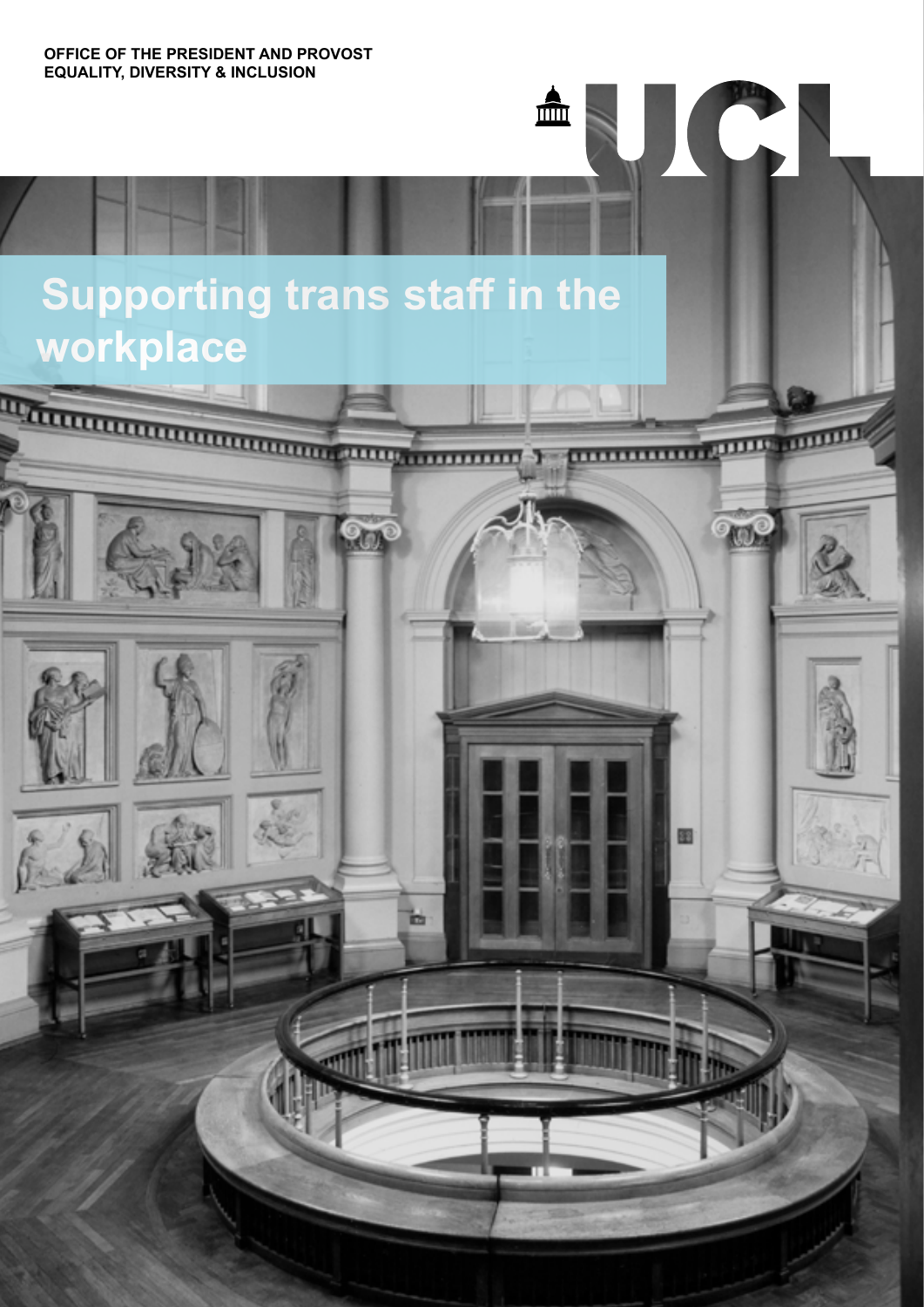3

# Introduction 4 Supporting transition at work 4 What does good support at work look like? The state of the state of 5 Confidentiality 6 Time off  $\qquad \qquad 6$ Practical arrangements 7 Recruitment 7 Name and title changes 8 Use of facilities 8 Dress codes 8 Use of pronouns and the set of the set of the set of the set of the set of the set of the set of the set of the set of the set of the set of the set of the set of the set of the set of the set of the set of the set of the Harassment 9 Useful Information 10 Action plan 11

# **Contents**

Who do we include in the term 'trans'?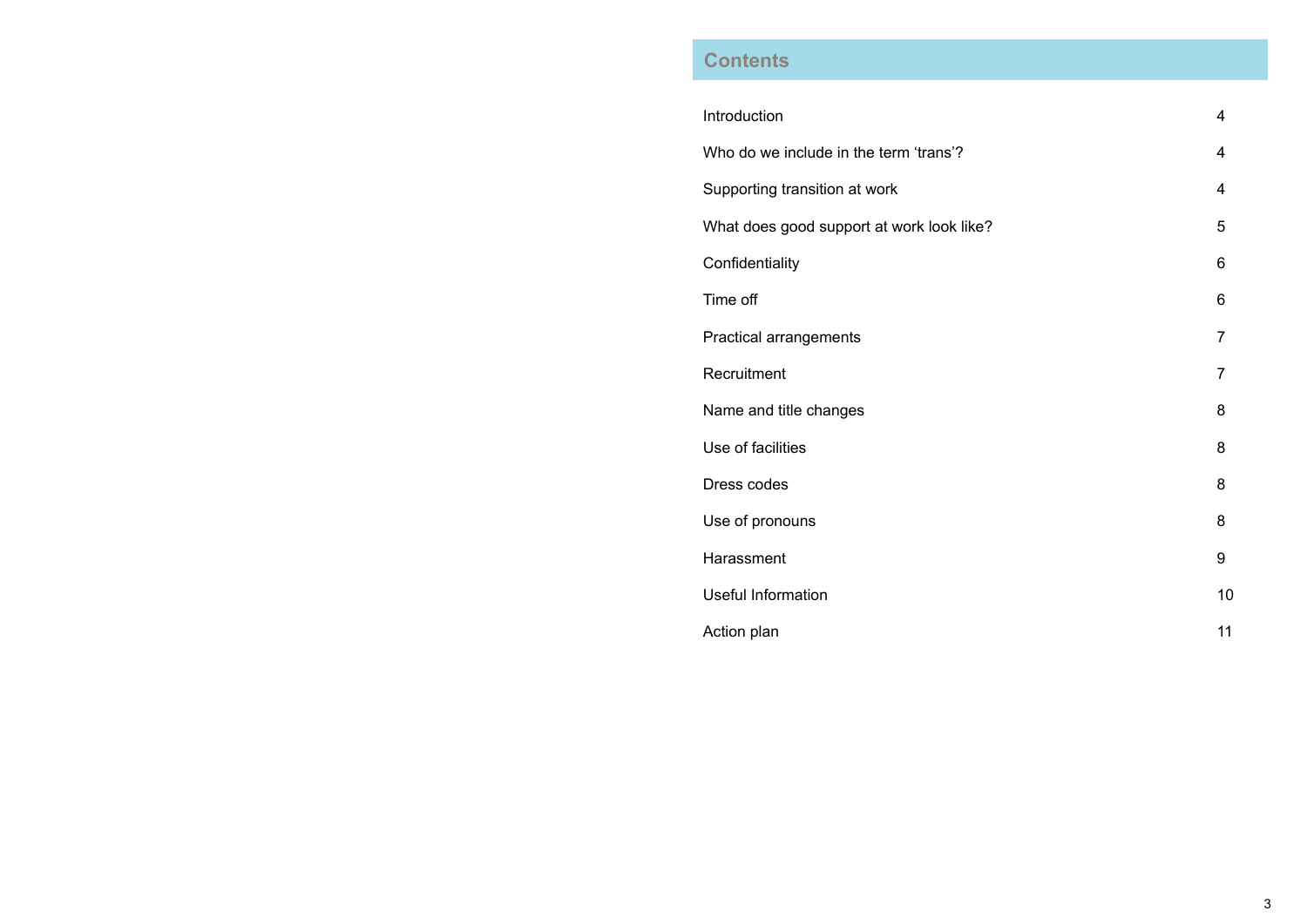Managers of employees planning to transition should consider the following and refer to the Action Plan at the end of this document:

\* Listen and show support. Let the employee lead the process as much as possible.

\* Take advice from your HR Business Partner and the Equality, Diversity and Inclusion (EDI) Team or an organisation listed later in this guide.

\* A member of HR and/or a trade union representative can be present at any meeting if required. Where the employee wishes to be accompanied by a member of UCL's LGBTQ+ Equality Advisory Group (LEAG) you should be accommodate this.

\* Agree the date the employee will present in their affirmed gender. \* Discuss levels of confidentiality – is there anyone who needs to know, such as colleagues who will work alongside the employee before and after transition? \* Discuss how this communication will take place.

\* Arrange for colleagues working closely with the employee to have trans awareness training before this date, if the employee would like this. See Action Plan below.

\* Discuss whether to avoid duties within the role at specific times during the process e.g. lifting heavy items, strenuous physical work (for those who are undergoing surgery/medical intervention).

\* Assess the expected timescale of appointments related to transition and what time off is likely to be required (where relevant).

\* Be supportive of the employee if their style of dress changes during the process (where relevant).

\* Offer gender neutral toilets and changing facilities as this removes a real barrier for trans employees. However, some trans employees will expect to select the facilities they feel are most appropriate and it is reasonable to support this. \* Discuss whether they may benefit from some internal or external support such as the LGBTQ+ Equality Advisory Group (LEAG)/local Inclusion Leads or an external

support group.

\* Discuss how to handle any harassment, hostile reactions or unwanted media interest.

'Trans' is an umbrella term used to describe someone whose gender identity differs, or does not sit comfortably with the sex they were assigned at birth. It can include people who have a binary gender identity (female or male) and also people who do not identify as solely male or female, e.g. as non-binary or intersex. Some, but not all, trans people undergo gender affirmation i.e. to transition from the sex they were assigned at birth to the gender they identify with. 'Trans' is an inclusive term preferred by many in the trans community. See 'useful information' later in this document.

Trans employees are welcome within the UCL community and should be treated with dignity and respect. We value their contribution to the life of the university. This guide aims to support managers and colleagues of trans employees. Trans employees should also use it as an outline of UCL's responsibilities to them. It includes general good practice for trans employees and guidance relating to those who undertake transition at work.

For those that do undergo gender affirmation this may refer to social transition (changing name, title, clothes etc.), medical transition (hormones and/or surgery) or both. The Equality Act 2010 provides protection from discrimination for trans people who have undergone, are undergoing, or intend to undergo gender affirmation (described legally as gender reassignment). Trans harassment and discrimination would breach UCL's Dignity at Work Policy and could lead to disciplinary action.

One of the most important factors in successfully supporting an employee's transition is planning and agreeing with them how to manage the process. Lack of support at this stage could have a significant impact on the employee who may have taken years to decide to take this step. It can compromise their ability to satisfy NHS protocols prior to medical intervention, or timescales for legal identity changes, where relevant. It can also lead to discrimination complaints.

### **Introduction**

## **Who do we include in the term 'trans'?**

### **Supporting transition at work**

# **What does good support at work look like for those who undergo gender affirmation?**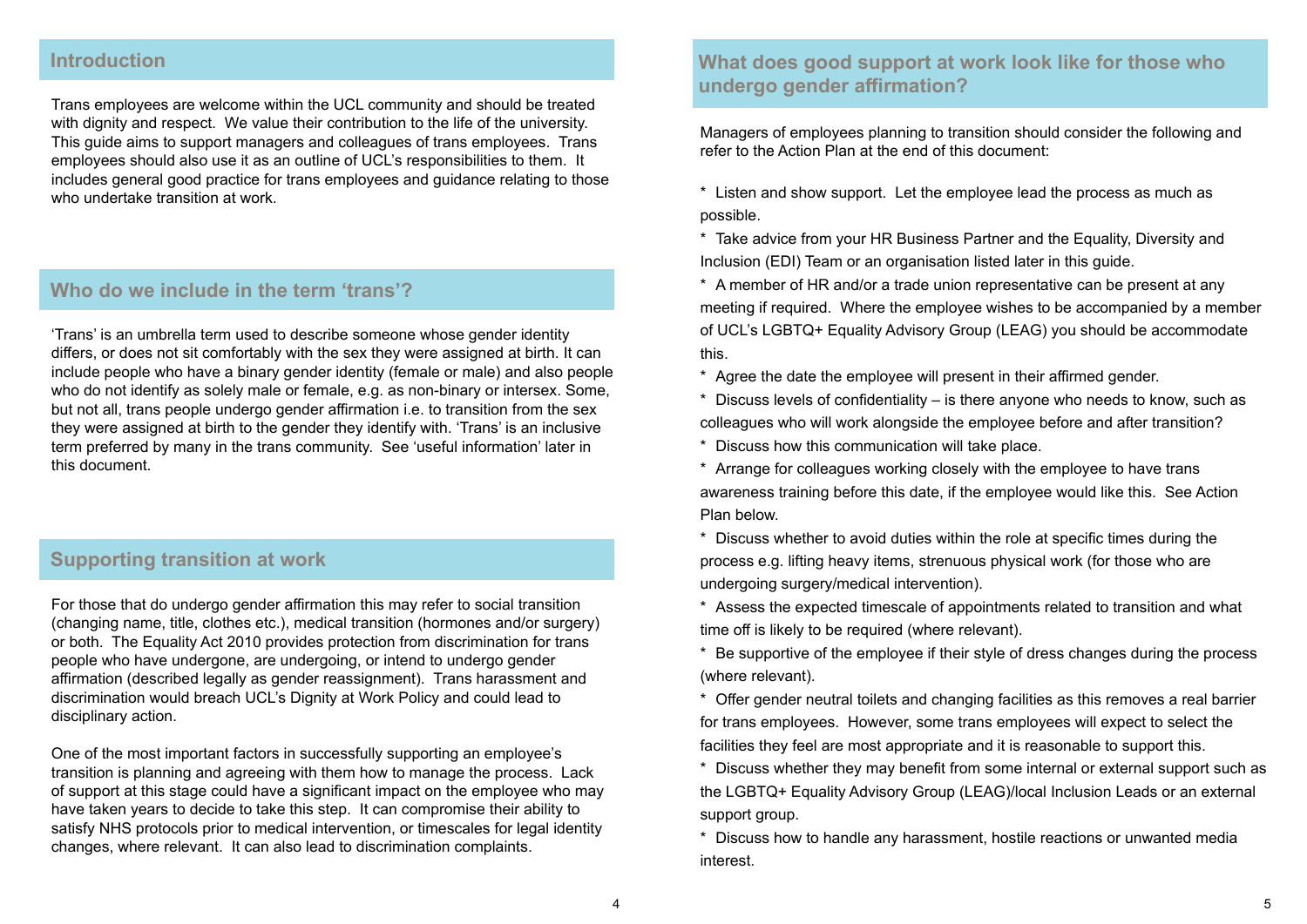#### **Confidentiality**

#### **Time Off**

It would only be necessary (and appropriate) to inform colleagues or students about an employees trans status or history where the relationship existed previously and will continue.

Where this is the case always confirm with the employee how they would like this done. You could offer to be with them or inform others on their behalf.

Always seek the employees explicit permission to disclose any information to others. This must be on a confidential, strictly 'need to know' basis. If an employee has applied for their gender to be legally recognised under the Gender Recognition Act, they have additional legal protection: it is a criminal offence to reveal a person's trans history or identity without their express permission.

Employees who have undergone gender affirmation may be eager to protect their privacy surrounding their trans history. Anyone with access to relevant information must maintain the trans employees right to confidentiality. Current Human Resources records, or any other records/ letters/ documents, for employees should not refer to a previous names or titles.

In a minority of cases, it may be necessary for some records (e.g. with regard to pensions; insurance; and asylum and immigration documentation) to retain a reference to sex assigned to the employee at birth. Access to such records should be strictly restricted.

The employee may wish take a period of leave at the time of the transition and return to work in their affirmed gender.

Trans employees may undergo treatment, which can include hormone therapy and surgery. This may necessitate taking time off work, which may have an impact on workload and colleagues. Managers need to be accommodating during this time and may need to make temporary adjustments to job requirements.

During transition an employee may not be able to carry out the full scope of their role, for example following surgical treatment. Fluctuating mood due to hormone therapy may impact their performance and reduce their ability to handle workplace stressors. Managers should be accommodating during this period. However, not all trans people have these interventions.

Time off to attend hospital or doctor's appointments which last for part of a working day should not count as sick leave. Time taken during working hours for the above appointments must be paid and the dates and times of the appointments should be recorded but not classified as sick leave. Time away from work for surgery and to recover from surgery will be recorded as sickness absence, but should not trigger the formal Sickness Absence Procedure.

Managers should endeavour to be flexible and supportive to employees. It may constitute unlawful discrimination to treat an employee absent while undergoing the gender reassignment process, less favourably than those absent because of illness or other medical treatment. Discuss workload allocation with employees before the absence from work and on return. Discuss any adjustments that could be made to facilitate the return to work.

Take a note of the discussions and draw up an action plan with the employee. Keep any plan updated as needed; it should not be a static document.

Agree whether to keep the action plan and meeting notes and who has access. Read 'Rachel's story' [http://www.ecu.ac.uk/casestudiesfor](http://www.ecu.ac.uk/casestudiesfor /trans-staff-rachels-story/ ) /trans-staff-rachels[story/](http://www.ecu.ac.uk/casestudiesfor /trans-staff-rachels-story/ ) to get more insight into the support that trans employees at UCL may value.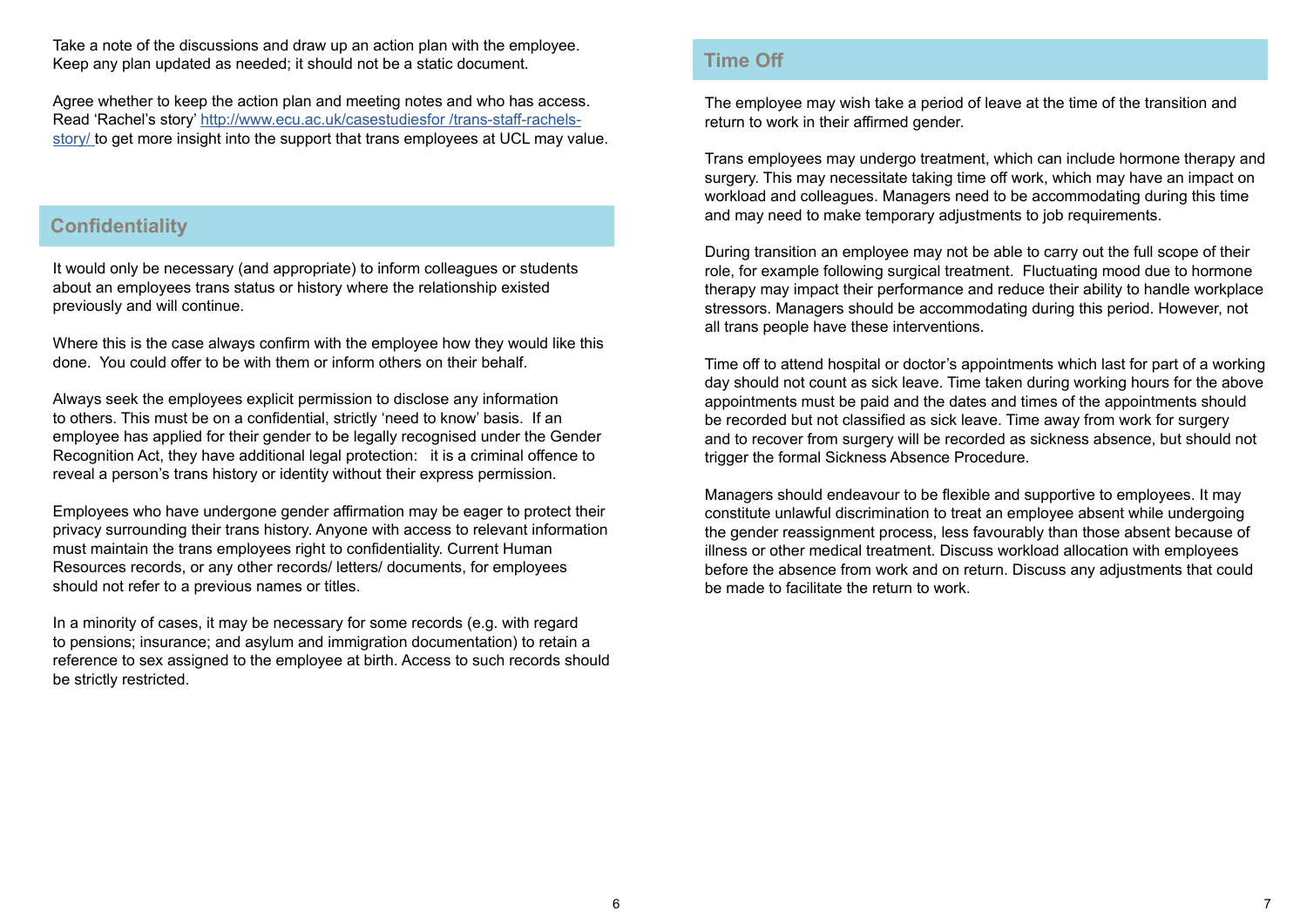# **• General support and good practice •**

#### **Name and title changes**

#### **Use of facilities**

#### **Dress codes**

#### **Use of pronouns**

Employees can change their formal name at UCL on production of a deed poll. More informally they can also request a 'preferred' name and or a change of title on their records, which will be visible on the staff directory, email address and updated ID badge. A Gender Recognition Certificate is unnecessary to change an employee's name.

Trans people who do not go through gender affirmation procedures, which may include non binary staff, may wish to use either gendered or gender neutral facilities or both. We recognise that issues can sometimes arise over the use of single sex facilities when a person has a non-binary identity. We ask all members of the UCL community to be sensitive and respectful to the dignity of colleagues. UCL will deal with any concerns raised on a case-by-case basis in a sensitive manner, carefully balancing the issues to make a reasoned decision.

Take your lead from the employee and use the pronouns they prefer. Those identifying as non-binary may not wish to use male or female pronouns and would prefer to use 'they' rather than 'he' or 'she' or other pronouns entirely [such as 'ze' or 'zir']. You may not know which pronouns someone uses based on their outward expression, so it is important to ask politely.

Some people like to show their preferred pronouns on their email signature - this can be helpful to raise awareness. Think about providing opportunities during introductions at meetings to share pronoun use to demonstrate inclusion.

Choice of dress should not lead to employees being treated detrimentally. This is relevant for trans employees that identify as non-binary or intersex who may not conform to gender norms for dress. However, note that UCL does not have gender specific dress codes in place.

There is no obligation for an applicant to share their trans status or history in the recruitment process. This issue is not relevant so never ask this question at interview. Many applicants/interviewees will consider it a very private matter, or may be fearful as they have experienced prejudice and harassment previously. If the applicant chooses to share this, it cannot be a reason for not offering employment.

If giving a reference for someone moving to a new job, the referee must use the employee's current name and title and not refer to a former name, title or gender identity.

#### **Recruitment**

It is really important to match good intentions with practical action. Consider arrangements about access to toilets, changing rooms etc. were necessary, for those that undergo gender affirmation. Some trans employees may prefer to use gender neutral toilets, while others will wish to use facilities that match their affirmed gender. We recognise that issues can sometimes arise over the use of single sex facilities when a person's gender differs from how others perceive their gender identity. For example, users of a female-only changing room may raise concerns about someone they perceive to be male. We ask all members of the UCL community to be sensitive and respectful to the dignity of colleagues. UCL will deal with any concerns raised on a case-by-case basis in a sensitive manner, carefully balancing the issues to make a reasoned decision.

Use of disability accessible toilets as an alternative is not acceptable, trans identity is not a disability and accessible toilets should be prioritised for those that need them.

There should be flexibility in dress codes, where they exist, to accommodate the process of transition: for example, supporting a move away from gendered clothing or a move to gendered clothing not previously worn by the employee.

### **Practical arrangements**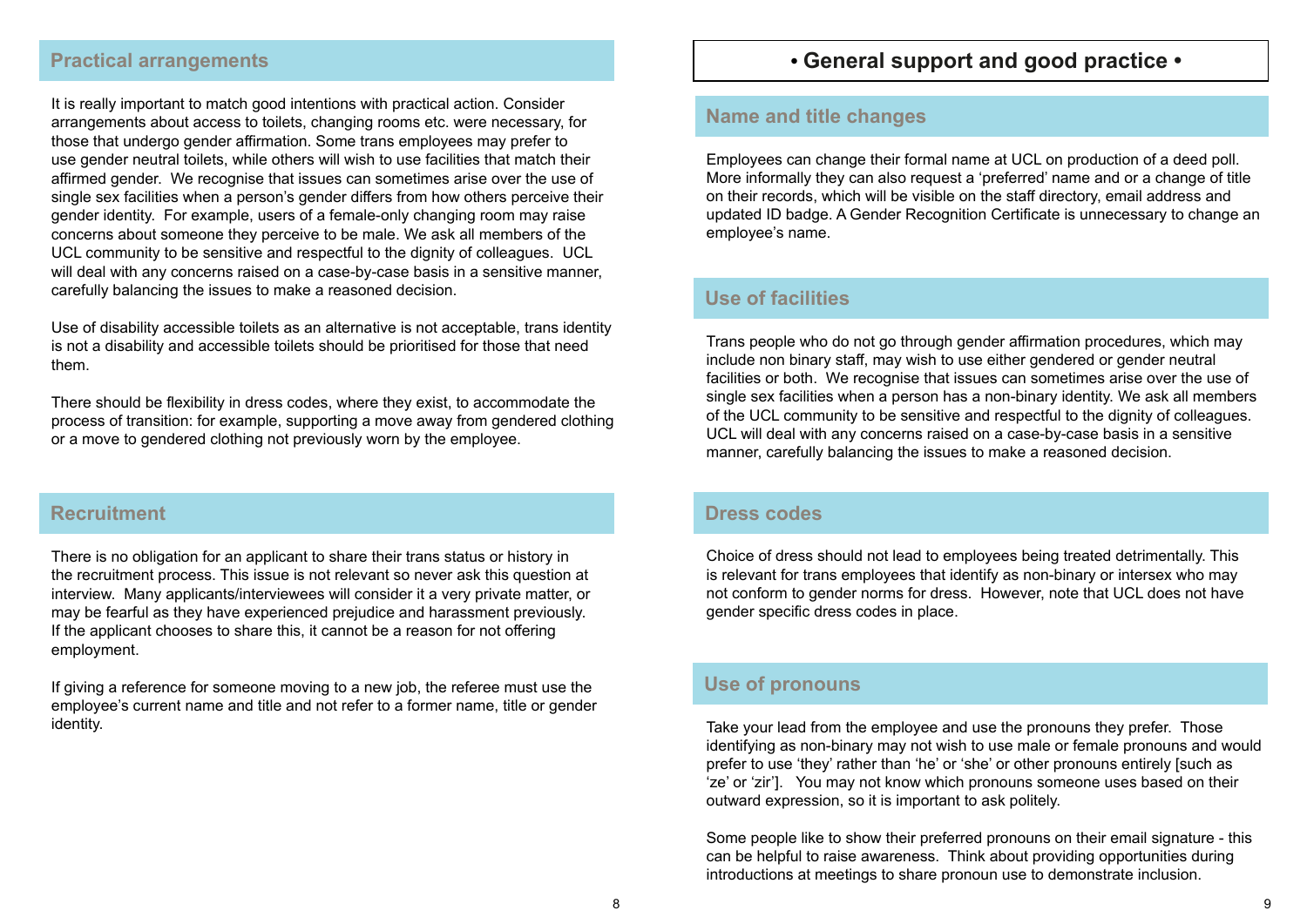Did you know half of trans and non-binary people (51 percent and 50 percent respectively) have hidden or disguised their identity at work because they were afraid of discrimination $1$ 

#### **Harassment**

UCL has a legal duty to protect all employees, including trans employees, from harassment. All personal questions or discussions that are voyeuristic and/ or intrusive are unacceptable and probably unlawful. Take the lead and make this clear to staff and students and ensure they know that they may face a discrimination complaint against them if they ignore this direction. Also make clear no harassment, bullying, or victimisation of any kind will be tolerated, that such behaviour is unlawful under the Equality Act 2010 and would also be contrary to UCL's Dignity at Work statement [http://www.ucl.ac.uk/hr/docs/dignity-at-work.php](http://www.ucl.ac.uk/hr/docs/dignity-at-work.php )

The following could be examples of unacceptable behaviour:

- \* speculating or gossiping about someone's gender identity
- \* refusing to use someone's gendered pronoun (e.g. using 'he' to refer to a trans woman)
- \* continuing to use their former name ('dead naming')
- \* objecting when a trans employee uses the toilet facilities of their affirmed gender

Make clear all UCL staff and students have a responsibility for challenging discrimination, promoting equality and ensuring no discrimination or harassment towards trans colleagues occurs. Emphasise that action will be taken swiftly against anyone who harasses or bully's trans employees, or anyone making inappropriate comments to, or about a trans person.

For further advice contact the Equalities, Diversity and Inclusion Team [equalities@](mailto:equalities@ucl.ac.uk  ) [ucl.ac.uk](mailto:equalities@ucl.ac.uk  ) 

Teams will take their cues from managers in determining how to respond to a trans colleague. Managers should endeavour to establish a culture of respect where adherence to UCL's Equal Opportunities and Dignity at Work Policies are clear.

Periodically check in with the trans employee to ensure they are not receiving any negative reactions.

## **Useful information**

See UCL's LGBTQ+ webpage for a note on language and a glossary of terms: [www.ucl.ac.uk/equality-diversity-inclusion/equality-areas-and-support/lgbtq](http://www.ucl.ac.uk/equality-diversity-inclusion/equality-areas-and-support/lgbtq-equality/what-inclusion-language)[equality/what-inclusion-language](http://www.ucl.ac.uk/equality-diversity-inclusion/equality-areas-and-support/lgbtq-equality/what-inclusion-language)

See webpage for UCL's LGBTQ+ Equality Advisory Group: [www.ucl.ac.uk/equality](http://www.ucl.ac.uk/equality-diversity-inclusion/committees-and-social-networks/lgbtq-equality-advisory-group)[diversity-inclusion/committees-and-social-networks/lgbtq-equality-advisory-group](http://www.ucl.ac.uk/equality-diversity-inclusion/committees-and-social-networks/lgbtq-equality-advisory-group)

Further guidance for the HE sector: [www.ecu.ac.uk/wp-content/uploads/external/](http://www.ecu.ac.uk/wp-content/uploads/external/supporting-a-student-or-member-of-staff-who-is-transitioning.pdf ) [supporting-a-student-or-member-of-staff-who-is-transitioning.pdf](http://www.ecu.ac.uk/wp-content/uploads/external/supporting-a-student-or-member-of-staff-who-is-transitioning.pdf )

Press for Change: [www.pfc.org.uk/](http://www.pfc.org.uk/  ) 

The Gender Trust: [www.gendertrust.org.uk](http://www.gendertrust.org.uk)

Gendered Intelligence: [genderedintelligence.co.uk/](http://genderedintelligence.co.uk/)

Stonewall: [www.stonewall.org.uk](http://www.stonewall.org.uk ) 

Trans staff and students in higher education - Equality challenge Unit 2010 [http://www.ecu.ac.uk/publications/trans-staff-and-students-in-he-revised](http://www.ecu.ac.uk/publications/trans-staff-and-students-in-he-revised )

November 2019

<sup>1</sup> LGBT in Britain Trans Report 2018; Stonewall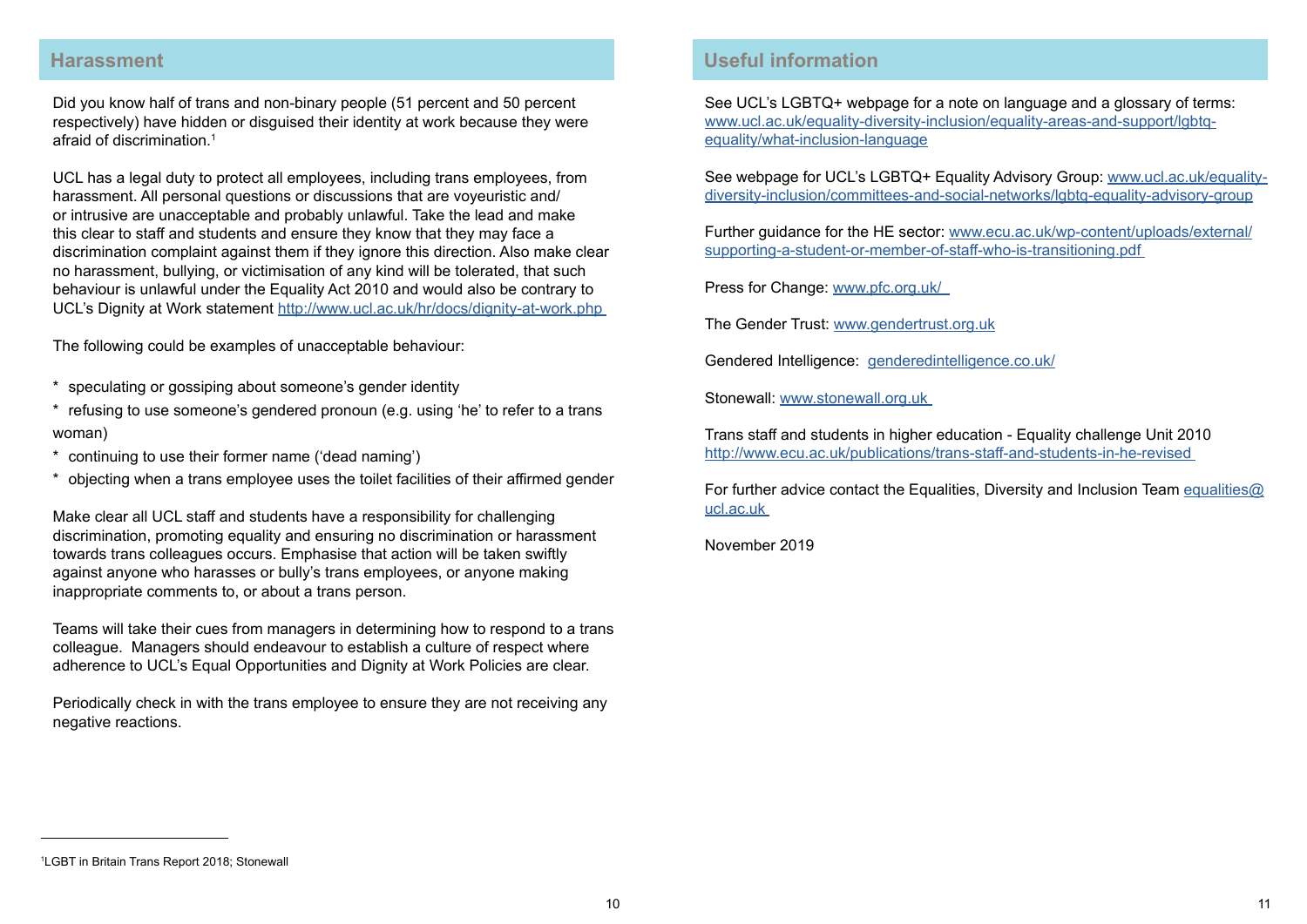Action plan to support staff transitioning at work to be completed with line manager  **Action plan to support staff transitioning at work to be completed with line manager**

| lssue                                                                                                                                                                                                   | Agree action | Agree who and when                       | Date completed |
|---------------------------------------------------------------------------------------------------------------------------------------------------------------------------------------------------------|--------------|------------------------------------------|----------------|
| could be a transition over days or weeks)<br>presenting in affirmed gender, (which<br>Agree the date you wish to start<br>Effective date:                                                               |              | Employee in discussion with line manager |                |
| Discuss levels of confidentiality you are<br>comfortable with your line manager*                                                                                                                        |              |                                          |                |
| informed, such as colleagues who will<br>work alongside you prior to and after<br>Is there anyone who needs to be<br>transition?                                                                        |              |                                          |                |
| email/face to face communication with<br>the team. Do you want your manager<br>to handle this or do you want to do it<br>communication to take place e.g. an<br>Consider how you want this<br>yourself? |              |                                          |                |
| communication e.g. informing colleagues<br>of preferred pronouns and name or title;<br>consider also circulating guidance on<br>Agree what will be included in this<br>basic respect for trans people.  |              |                                          |                |
| "Your explicit consent should be given<br>before any information is shared                                                                                                                              |              |                                          |                |
| Trans awareness training for the team,<br>unless you do not wish this.                                                                                                                                  |              |                                          |                |
| Trans Awareness training can be booked<br>via Moodle or direct with Gendered<br>Intelligence.                                                                                                           |              |                                          |                |

| Date completed     |                                                                                                                                                                                                                                                           |                                                                                                            |                                                                                                                                                                                                                                                                                           |                                                                                                                                                                              |
|--------------------|-----------------------------------------------------------------------------------------------------------------------------------------------------------------------------------------------------------------------------------------------------------|------------------------------------------------------------------------------------------------------------|-------------------------------------------------------------------------------------------------------------------------------------------------------------------------------------------------------------------------------------------------------------------------------------------|------------------------------------------------------------------------------------------------------------------------------------------------------------------------------|
|                    |                                                                                                                                                                                                                                                           |                                                                                                            |                                                                                                                                                                                                                                                                                           |                                                                                                                                                                              |
| Agree who and when |                                                                                                                                                                                                                                                           |                                                                                                            |                                                                                                                                                                                                                                                                                           |                                                                                                                                                                              |
| Agree action       |                                                                                                                                                                                                                                                           |                                                                                                            |                                                                                                                                                                                                                                                                                           |                                                                                                                                                                              |
| Issue              | Agree what reasonable adjustments<br>items, strenuous physical work etc.<br>Applicable to those undergoing<br>any duties that should be avoided<br>temporarily such as lifting heavy<br>Discuss with manager if there are<br>medical/surgical procedures: | Discuss how these will be managed<br>and recorded within UCL's absence<br>Time off required?<br>procedures | Discuss access to toilet facilities and<br>if relevant location of gender neutral<br>facilities. NB you have the right to<br>access the facilities in line with your<br>Discuss dress code relevant to your<br>job role and flexibility required<br>Practical issues:<br>affirmed gender. | Arrange to meet with a member of the<br>Equality Diversity and Inclusion Team<br>who will liaise on your behalf with<br>relevant teams and systems.<br>Name or title change: |